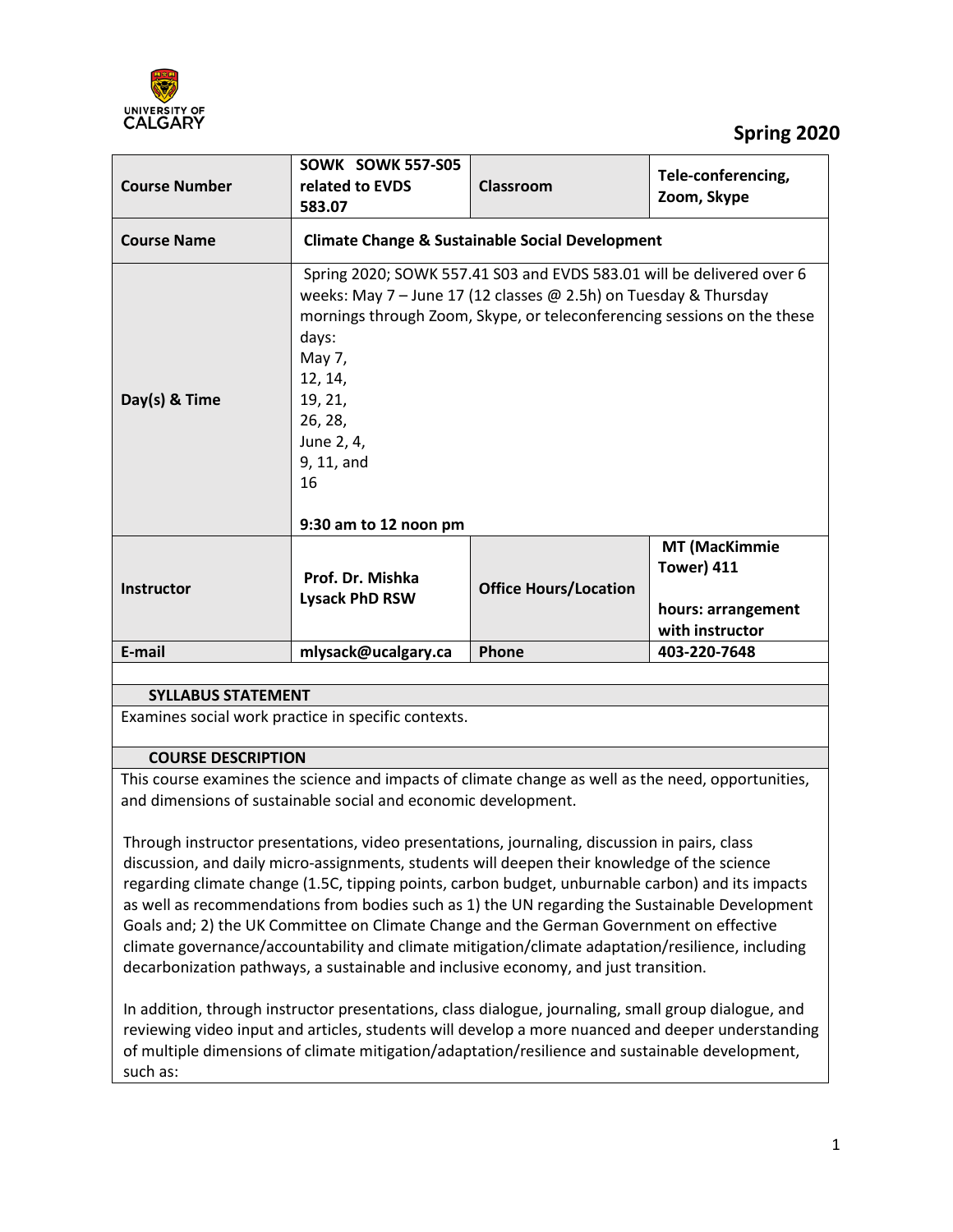- 1. environmental ethics, compassion, gratitude, justice, and their philosophical/spiritual roots in the Axial traditions and Indigenous cultures, and their biological roots,
- 2. impact of climate changes on earlier civilizations and their collapse,
- 3. climate change as an accelerant and multiplier of international conflict, violence, and societal instability,
- 4. sustainable economics and models of economic transition (Ordo-liberalism, Just Transition, Green New Deal, carbon budget, unburnable carbon, stranded assets),
- 5. responding to the impacts of climate change on both physical and mental health levels, and best clinical/community/advocacy practices on micro, mezzo, and macro levels,
- 6. best practices in climate policy/governance/accountability and climate protection (e.g., Germany, UK), and how Canada could move into this cluster,
- 7. sustainable communities and cities,
- 8. Indigenous approaches to sustainability, renewable energy, & reconciliation,
- 9. climate adaptation and climate resilience,
- 10. effective advocacy, capacity-building, and policy influencing regarding effective climate mitigation and climate adaptation/resilience policy.

### **COURSE LEARNING OUTCOMES**

By the end of this course, students will be able to:

- 1. Apply social work values, ethics and attitudes to practice contexts where climate change is the new context;
- 2. Apply knowledge and practice skills to contribute to key elements of sustainable development;
- 3. Apply their theoretical understanding of the science and impacts of climate change as well as the need/opportunities and the dimensions of sustainable social development to social work practice;
- 4. Utilize their practical skills in practice contexts to promote sustainable development; and
- 5. Integrate their knowledge and skills regarding sustainable development to utilize them in their specific practice contexts.

### **LEARNING RESOURCES**

## **REQUIRED TEXTBOOKS AND/OR READINGS**

**1) Students are required to read a total of two (2) books for the course as well as one 1 small book.**

 **One (1) book for each paper selected from:**

**A) List #1,** 

**or** 

**B) one (1) book from List #1, and a different (1) book from List #2 (after consulting the instructor):**

### **List #1: 3 recommended books**

Dominelli, L. (2012). *Green social work: From environmental crises to environmental justice*. Malder, MA: Polity Press.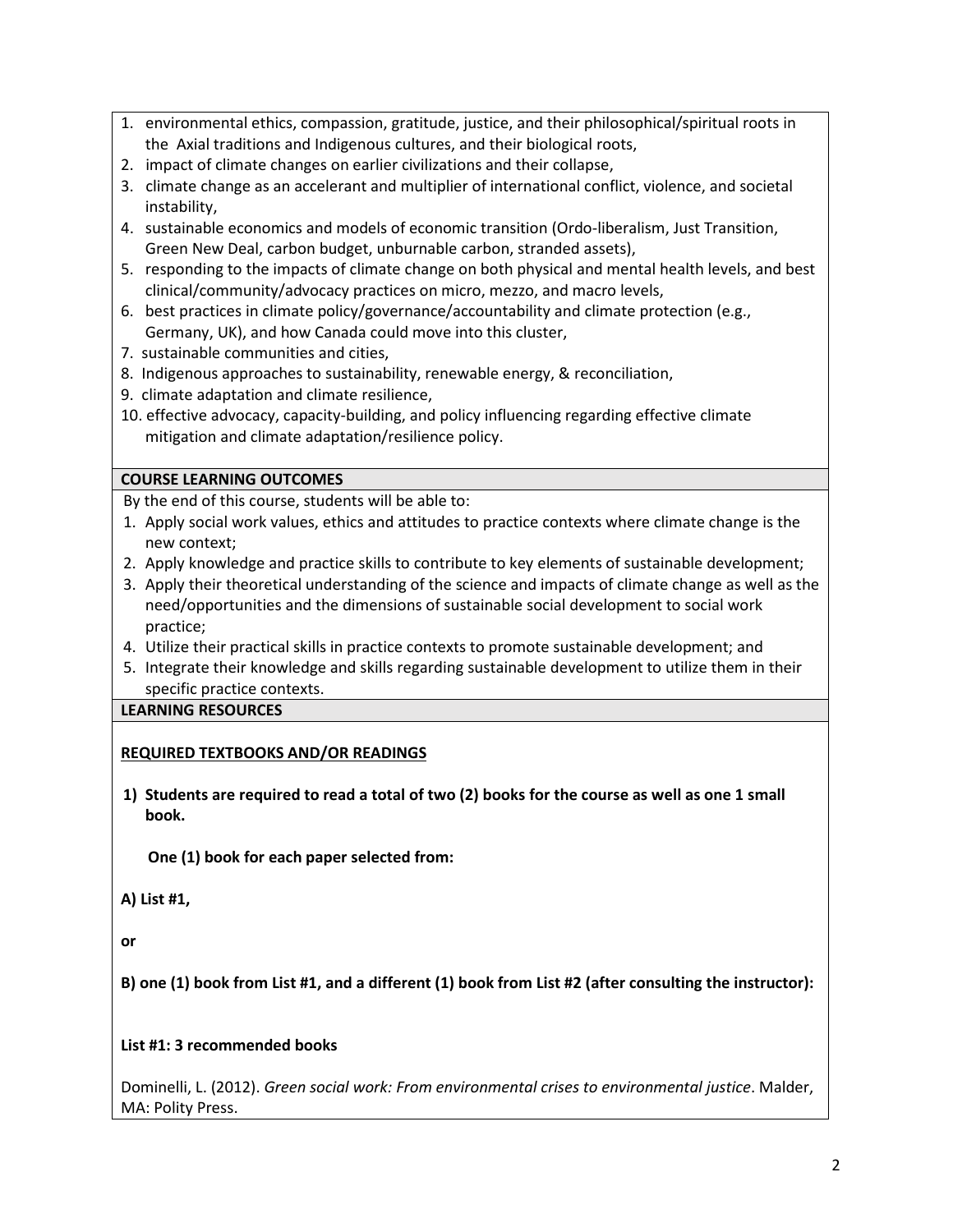Rifkin, J. (2019). *The green new deal: Why the fossil fuel civilization will collapse by 2028, and the bold economic plan to save life on earth*. St. Martin's Press.

Jaccard, M. (2020). *The citizen's guide to climate success: Overcoming myths that hinder progress*. Cambridge University Press.

### **List #2: other possible book options; please consult with the professor:**

McKibben, B. (2007). *Deep economy: The wealth of communities and the durable future*. New York, NY: Henry Holt Press.

Morris, C. & Jungjohann, A. (2016). *Energy democracy: Germany's energiewende to renewables*. Basel, SW: Palgrave Macmillan.

Scheer, H. (2012). *The energy imperative: 100 percent renewable wow*. New York, NY: Earthscan.

Speth, J. (2008). *The bridge at the edge of the world: Capitalism, the environment, and crossing from crisis to sustainability*. New Haven, CT: Yale UP.

Pipher, M. (2013). *The green boat*. New York, NY: Riverhead Books.

Henderson, C. (2014). *Aboriginal power: Clean energy and the future of Canada's first peoples*. John Denison Publishing.

Hossay, P. (2005). *Unsustainable: A primer for global environmental and social justice*. Chicago, IL: University of Chicago Press.

Woodbridge, R. (2004). *The next world war: Tribes, cities, nations, and ecological decline*. Toronto, ON: University of Toronto Press.

Leggett, J. (2016). *The winning of the carbon war: Power and politics on the front lines of climate and clean energy*. London, UK: Crux Publishing.

Pope Francis, (2015). *Encyclical on climate change and inequality*. Brooklyn, NY: Melville House.

For students interested in climate adaptation and building climate resilience, please consult with Professor Lysack for some options of reading a selection of reports in the area of climate adaptation.

Overview of climate science:

Mann, M. & Kump, L. (2015). *Dire predictions: Understanding climate change: Visual guide to the*  Findings of the IPCC (2<sup>nd</sup> ed.). Penguin Books/Random House/Pearson.

*2) This short and small book (see below) is also required to be discussed in the first paper***, unless you have already read it in another class with the instructor (in which case, you will select 2-3 additional articles to read in its place after consulting with the instructor**):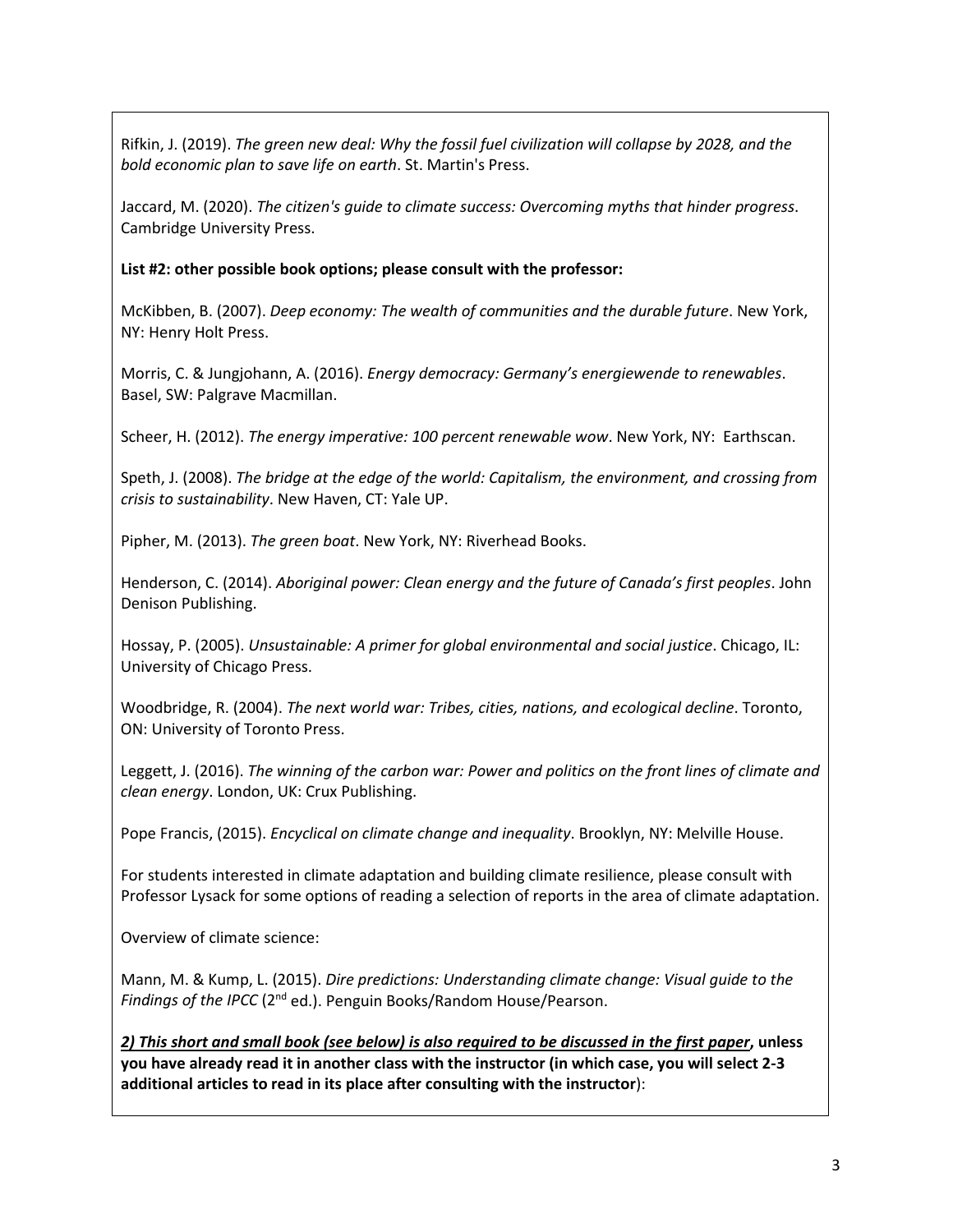Oreskes, N. & Conway, E. (2014). *The collapse of Western civilization: A view from the future*. New York, NY: Columbia University Press.

### **3) Students will also be required to read and cite through direct quotations a minimum of five (5) articles/reports for each of the two (2) papers for a total of ten (10) articles and reports as assigned by the professor in coordination with the course content.**

#### **LEARNING TECHNOLOGIES AND REQUIREMENTS**

Students are permitted to bring laptop computers to class.

#### **RELATIONSHIP TO OTHER COURSES**

Class discussions in this course will facilitate students to make linkages with other social work courses and their practicum in the areas of policy, social work theory and practice and research, so that students may integrate their learning across the curriculum into a coherent framework for social work practice and professional identity.

The course also has a direct connection to SOWK 363 - Human Development and Environments as well as SOWK 383 - Social Policy & Social Justice.

#### **CLASS SCHEDULE**

| <b>Topic Areas &amp; Detailed Class Schedule</b> |                                   |                              |  |
|--------------------------------------------------|-----------------------------------|------------------------------|--|
| <b>Course Schedule Date</b>                      | <b>Topic</b>                      | <b>Assignments/Due Dates</b> |  |
| Thurs, May 7                                     | Overview of course and            |                              |  |
|                                                  | requirements;                     |                              |  |
|                                                  | Student priorities for course     |                              |  |
|                                                  | environmental ethics,             |                              |  |
|                                                  | compassion, gratitude, justice,   |                              |  |
|                                                  | and their ethical/spiritual &     |                              |  |
|                                                  | biological roots in Axial and     |                              |  |
|                                                  | Indigenous cultures; impact of    |                              |  |
|                                                  | climate changes on earlier        |                              |  |
|                                                  | civilizations and their collapse. |                              |  |
| Tues, May 12                                     | science regarding climate         |                              |  |
|                                                  | change (1.5C, tipping points,     |                              |  |
|                                                  | carbon budget, unburnable         |                              |  |
|                                                  | carbon) and its impacts as well   |                              |  |
|                                                  | as recommendations from           |                              |  |
|                                                  | bodies such as the UN             |                              |  |
|                                                  | regarding the Sustainable         |                              |  |
|                                                  | Development Goals (SDGs);         |                              |  |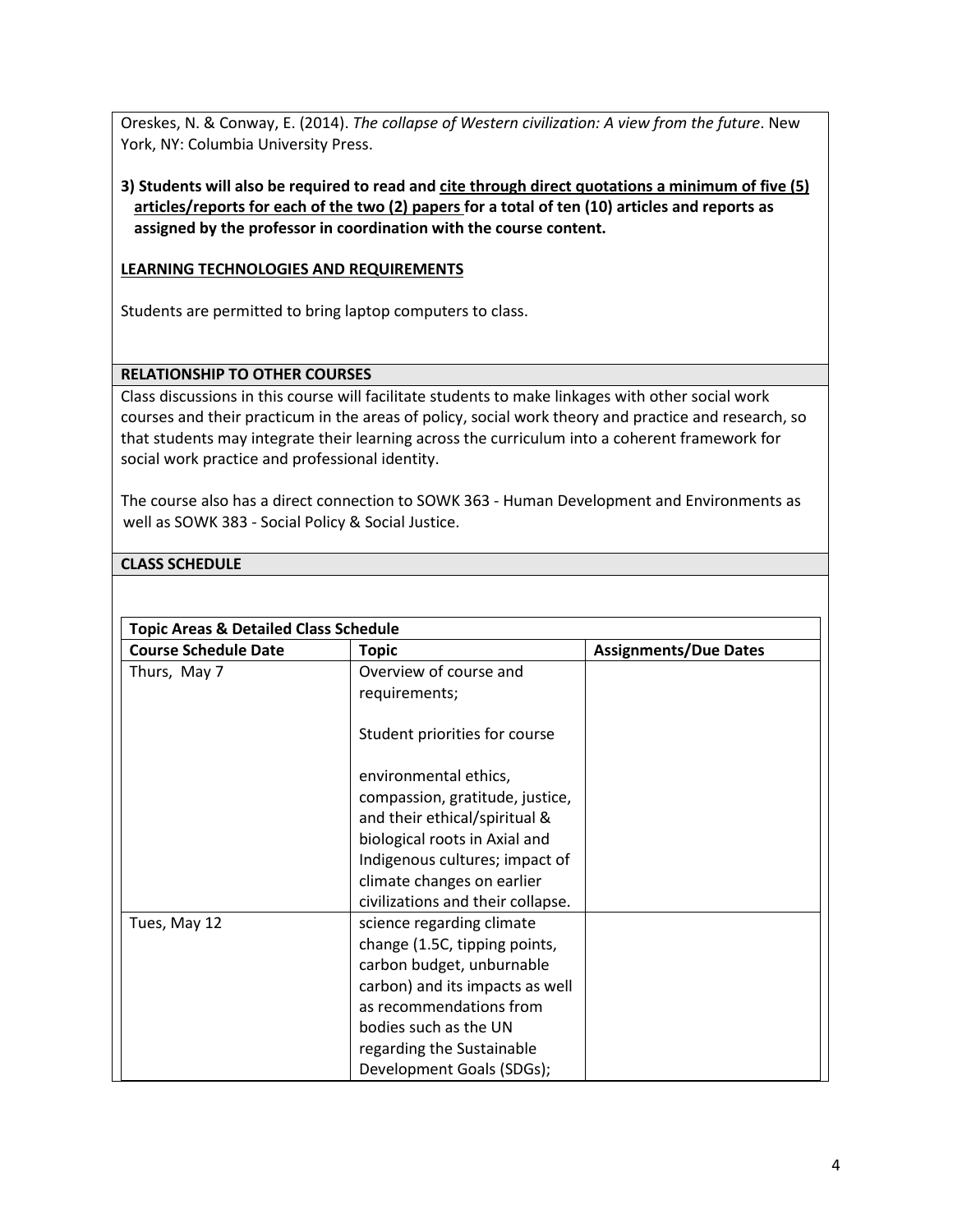|              | Climate mitigation & climate      |  |
|--------------|-----------------------------------|--|
|              | adaptation                        |  |
|              | decarbonization pathways          |  |
| Thurs May 14 | climate change as an              |  |
|              | accelerant and multiplier of      |  |
|              | international conflict, violence, |  |
|              | and societal instability through  |  |
|              | impacts of climate change         |  |
|              | Topics: student choices           |  |
| Tues May 19  | sustainable economics and         |  |
|              | models of economic transition     |  |
|              | Part 1 (Ordo-liberalism, Just     |  |
|              | Transition, Green New Deal,       |  |
|              | carbon budget, unburnable         |  |
|              | carbon, stranded assets)          |  |
| Thurs May 21 | sustainable economics and         |  |
|              | models of economic transition     |  |
|              | Part 2 (Ordo-liberalism, Just     |  |
|              | Transition, Green New Deal,       |  |
|              | carbon budget, unburnable         |  |
|              | carbon, stranded assets);         |  |
|              | citizens & communities as new     |  |
|              | empowered economic                |  |
|              | stakeholders                      |  |
|              | best practices in climate         |  |
|              | policy/governance and climate     |  |
|              | protection (Germany) and how      |  |
|              | Canada could move into this       |  |
|              | cluster                           |  |
| Tues May 26  | best practices in climate         |  |
|              | policy/governance and climate     |  |
|              | protection (UK), and how          |  |
|              | Canada could move into this       |  |
|              | cluster                           |  |
|              | Mid-term student review of        |  |
|              | course: student priorities        |  |
| Thurs May 28 | responding to the impacts of      |  |
|              | climate change on both            |  |
|              | physical and mental health        |  |
|              | levels; climate trauma and        |  |
|              | healing responses                 |  |
|              |                                   |  |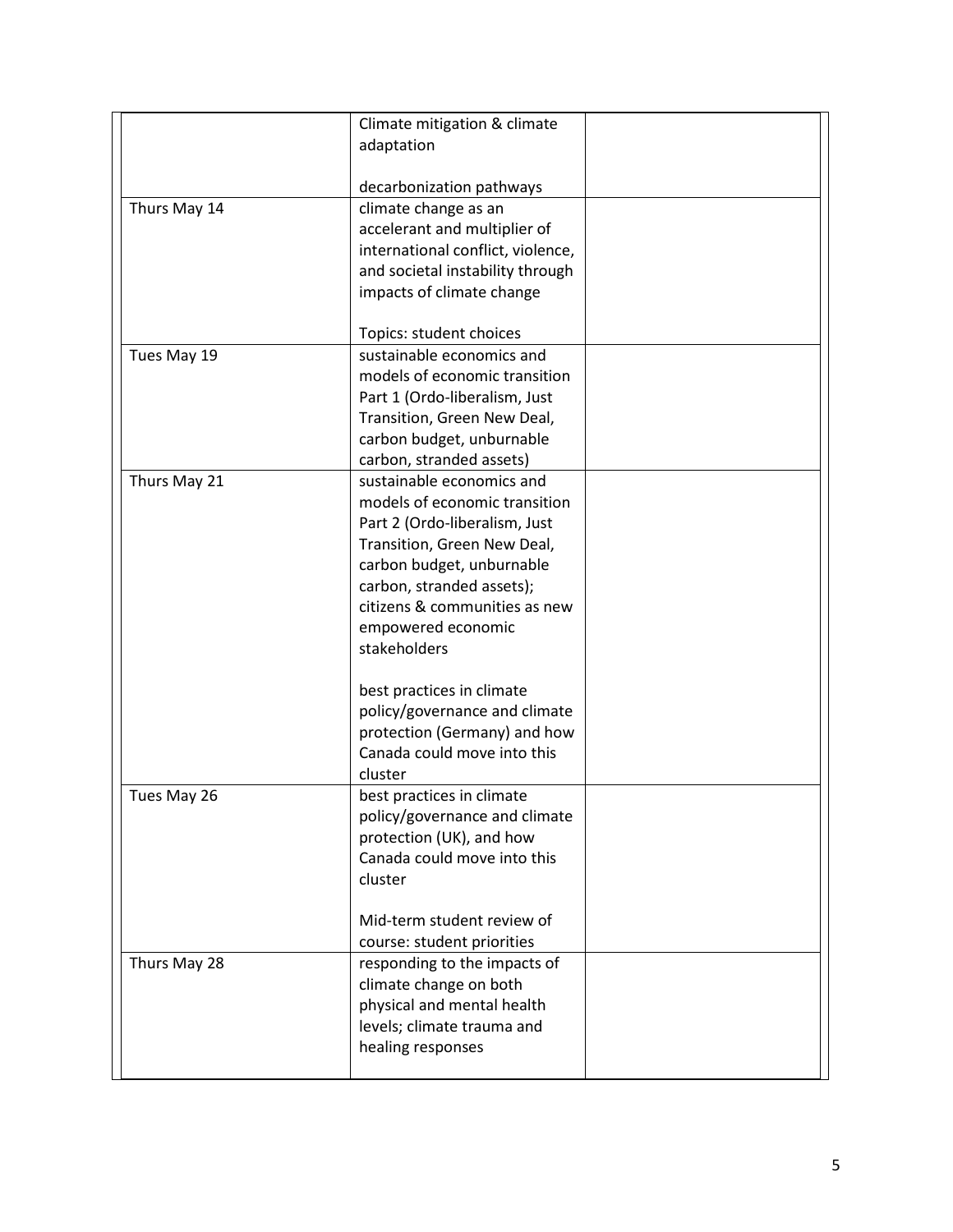| best clinical, community,     |                                                                                        |
|-------------------------------|----------------------------------------------------------------------------------------|
| advocacy practices on micro,  |                                                                                        |
| mezzo, and macro levels       |                                                                                        |
| effective advocacy and policy |                                                                                        |
| influencing re climate action |                                                                                        |
| barriers to effective climate |                                                                                        |
| action                        |                                                                                        |
| sustainable communities and   |                                                                                        |
| cities;                       |                                                                                        |
|                               |                                                                                        |
|                               |                                                                                        |
|                               |                                                                                        |
| Topics: student choices       |                                                                                        |
| Indigenous approaches to      |                                                                                        |
| sustainability and renewable  |                                                                                        |
| energy                        |                                                                                        |
| Climate adaptation strategies |                                                                                        |
|                               |                                                                                        |
|                               |                                                                                        |
|                               |                                                                                        |
| review, evaluation of the     |                                                                                        |
| course                        |                                                                                        |
|                               | deep decarbonization<br>pathways<br>Topics: student choices<br>Topics: student choices |

#### **ADDITIONAL CLASSROOM CONDUCT AND RELATED INFORMATION**

#### **USE OF INTERNET AND ELECTRONIC COMMUNICATION DEVICES IN CLASS**

The use of laptop and mobile devices is acceptable when used in a manner appropriate to the course and classroom activities. Students are to refrain from accessing websites that may be distracting for other learners (e.g., personal emails, Facebook, YouTube) during class time.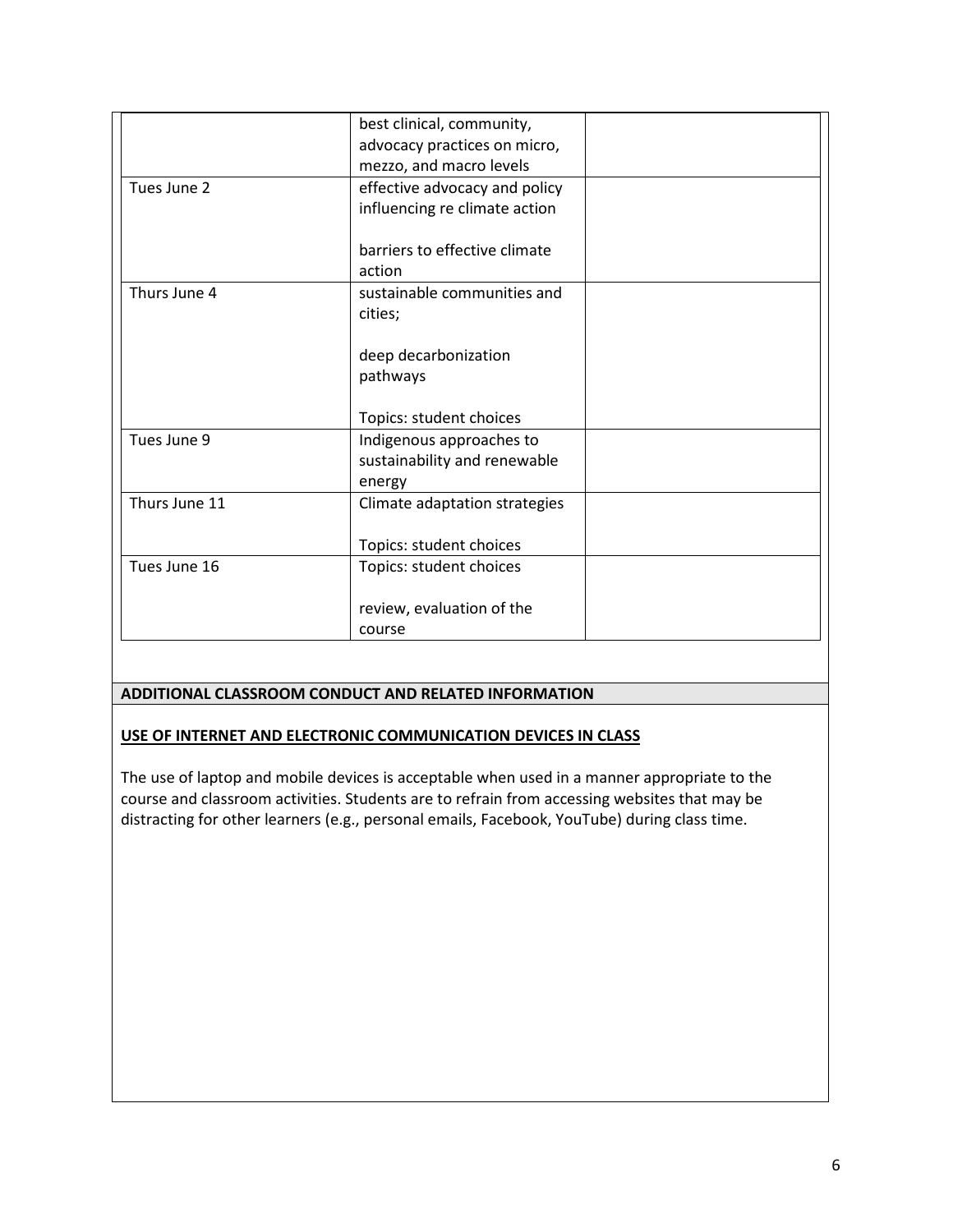|                                                                                | <b>ASSESSMENT COMPONENTS</b>                                                                                                                                                                                                                                                                                                                                                                                                        |                                                               |        |                                                            |  |
|--------------------------------------------------------------------------------|-------------------------------------------------------------------------------------------------------------------------------------------------------------------------------------------------------------------------------------------------------------------------------------------------------------------------------------------------------------------------------------------------------------------------------------|---------------------------------------------------------------|--------|------------------------------------------------------------|--|
| <b>Assessment</b><br><b>Method</b>                                             | <b>Assessment Description &amp;</b><br><b>Criteria</b>                                                                                                                                                                                                                                                                                                                                                                              | <b>Due Date</b>                                               | Weight | <b>Aligned Course</b><br><b>Learning</b><br><b>Outcome</b> |  |
| <b>Reflection</b><br>Paper #1                                                  | Students are required to write<br>a paper on:<br>1) their first choice of their 2<br>books, and<br>2) small book/pamphlet:<br>Oreskes, N. & Conway, E.<br>(2014). The Collapse of Western<br>Civilization: A View from the<br>Future. New York, NY:<br>Columbia University Press.<br>or those who have already read<br>this small book, students will<br>be asked to read 2-3 articles<br>chosen in consultation with<br>professor. | Monday, June 8,<br>2019 (Date TBC<br>by class and<br>Mishka)  | 45%    | 1, 2, 3, 4, 8, 5                                           |  |
|                                                                                | See description of assessment<br>method/assignment as well as<br>the criteria for assessment<br>below.                                                                                                                                                                                                                                                                                                                              |                                                               |        |                                                            |  |
| <b>Reflection</b><br>Paper #2                                                  | Students are required to write<br>a paper on their second choice<br>of their 2 books.<br>See description of assessment<br>method/assignment as well as<br>the criteria for assessment<br>below.                                                                                                                                                                                                                                     | Friday, June 19,<br>2019 (Date TBC<br>by class and<br>Mishka) | 45%    | 1, 2, 3, 4, 8, 5                                           |  |
| Participation<br>mark                                                          | See discussion below on pp.<br>10-11                                                                                                                                                                                                                                                                                                                                                                                                |                                                               | 10%    | 1, 2, 3, 4, 5                                              |  |
|                                                                                | Please note that for the<br>instructor, spring grades are<br>due Friday, June 26th at noon.                                                                                                                                                                                                                                                                                                                                         |                                                               |        |                                                            |  |
| ADDITIONAL ASSESSMENT AND EVALUATION INFORMATION<br><b>Reflection paper #1</b> |                                                                                                                                                                                                                                                                                                                                                                                                                                     |                                                               |        |                                                            |  |
|                                                                                | Due date: June 8, 2019 (TBC by class and Mishka)<br>portion of mark: 45%                                                                                                                                                                                                                                                                                                                                                            |                                                               |        |                                                            |  |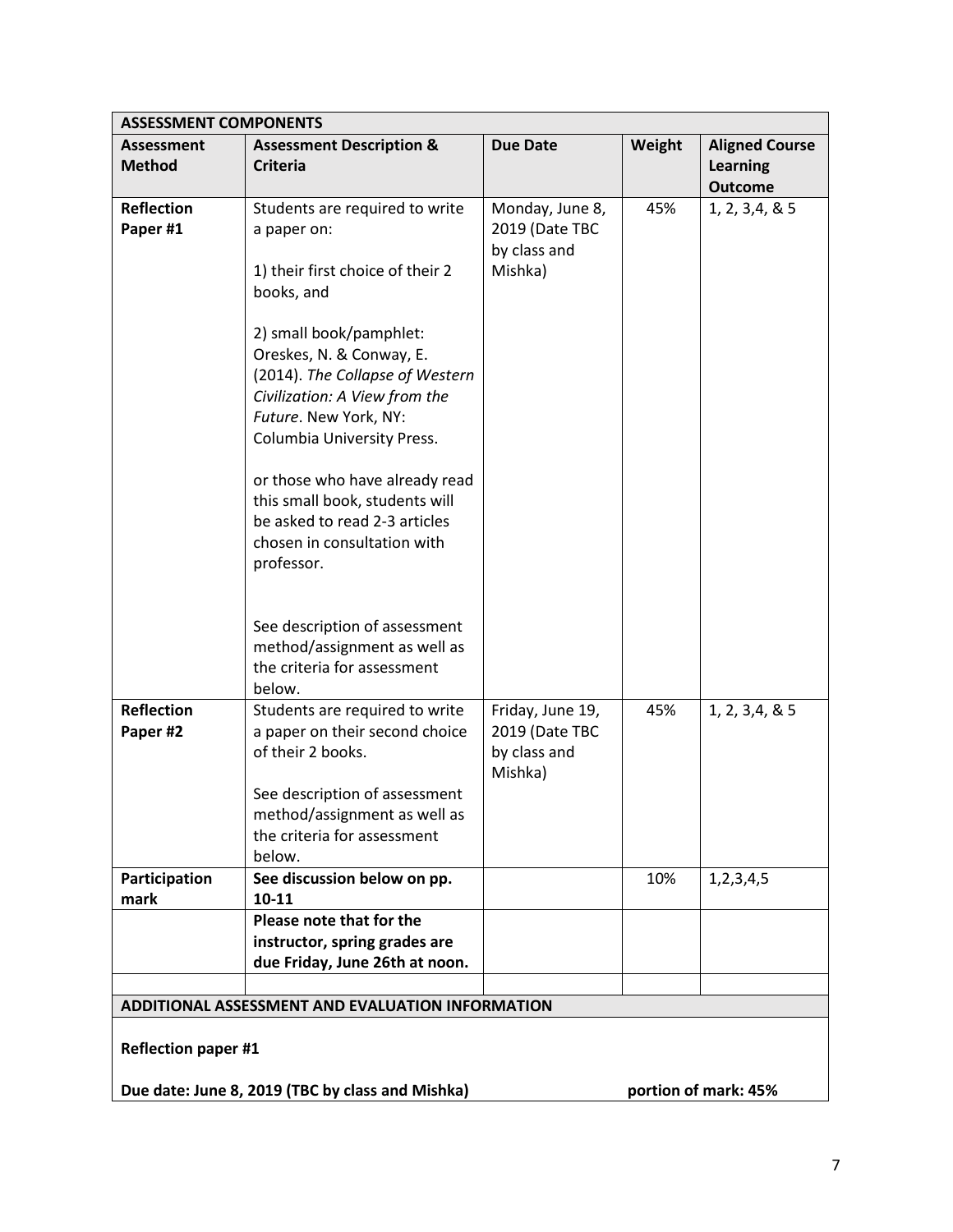CLOs: 1, 2, 3,4, & 5

N.B. Students are also required to read and review a second small book/pamphlet:

Oreskes, N. & Conway, E. (2014). *The collapse of Western civilization: A view from the future*. New York, NY: Columbia University Press.

### **Reflection paper # 2**

**Due date: Fri June 19, 2019 (TBC by class and Mishka) bortion of mark: 45% bortion of mark: 45%** CLOs: 1, 2, 3, 4, & 5 Students are required to write a paper on their second choice of their 2 books.

There are no in-class tests or final exam.

Standard of writing will be a factor in grading students' work.

**N.B. Required readings will be provided to students for each of the classes during the course.** 

**Students are required to include references to these required readings in their first or second assignment:**

- **a) Required readings provided for classes on Mon., May 13 - Tues, May 14 are to be included in assignment #1.**
- **b) Required readings provided for classes on Wed., May 15 - Fri, May 17 are to be included in assignment #2.**

### **About the Reflection Papers**

The student's working knowledge of the material can be partly demonstrated by the inclusion of some quotes (at least 5-6) from the readings that the student believed to be especially important to his/her learning. Students are asked to use the following questions as a guide for their reflection and writing of the paper:

- o What were the key learning moments or "sparkling moments" as you were reading the articles/chapters?
- o What effect did these moments have on you as a person and as a developing professional?
- o What are some (1-2) of the ideas that you found to be the most helpful in these articles?
- o What difference could these ideas make in how you "see" or perceive your work?
- o What are some of the related practices (1-2) that you find the most appealing?
- o How are these practices related to the ideas that you found helpful?
- 1. When students are starting to write the paper, they need to identify 3 (possibly 4) key learning moments, a-ha experiences, or sparkling moments as they were reading the book. Students are asked to use these learning experiences as the "spine" of the paper.
- 2. In response to each of the 3 learning moments, students need to include 2 sections or "streams": 1) exposition and 2) reflection.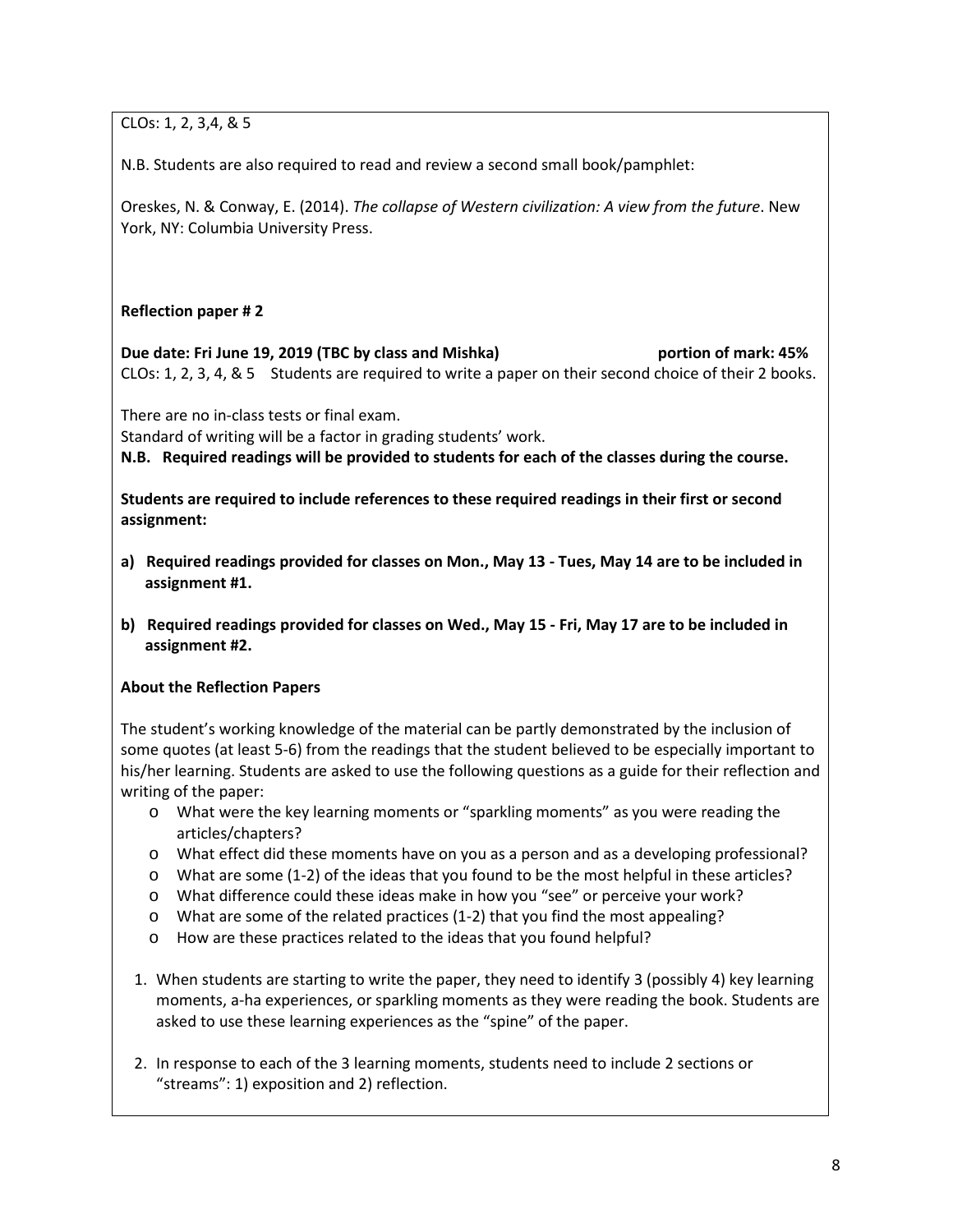- 3. The exposition section needs to convey to the instructor that the student has read and understood the material to the degree that the student can communicate the essential elements of the material to a layperson. This section needs to be anchored in a small selection of direct quotes from the source material with the appropriate references.
- 4. In the reflection section, students need to focus on the significance of the 3 learning moments and a description of why the student believes this insight is important.
- 5. In addition, students are asked to also describe the difference such insights would make to both a) SW practice and theory in general as well as b) their own future SW practice on all 3 levels of i) micro, ii) mezzo, and iii) macro practice.

### **Notes & Format for Papers**

- o In your reflection papers on books/articles, be sure to include direct quotes to illustrate your discussion along with APA format page numbers.
- o All assignments are to be submitted in electronic form by email, with an original copy being archived by the student; this is a paperless course.
- o Use Word .doc or .docx format.
- o In both electronic and paper forms of paper, please put this information on one line as the title at the beginning of your paper:
	- o Name
	- o Course number 557
	- o Assignment name
- o In electronic form, when you use "save as" and give a name to your file, students are asked to label their paper using this format; again, this will aid me greatly in tracking and sorting:
	- o Last name,
	- o First name,
	- o Course number 557
	- o Assignment name
- o In electronic form, when preparing to send me their paper, students are asked to label the subject of their email for their paper using this format; this will aid me greatly in tracking and sorting:
	- o Course number 557
	- o Last name first name
	- o Assignment name
- o All papers are to be typewritten in 12-point font.
- o Separate cover page is unnecessary.
- o Papers are limited to 1,600 words. Students are asked to respect page length of each assignment; papers that exceed specified limits may be returned for re-writing.
- o Rewrites and pre-reads of papers are not an option.
- o Standards of writing will be a factor in grading students work.
- o Extensions in terms of deadlines are possible within certain limits.
- o Any change in deadline must be agreed to by the instructor in writing by email.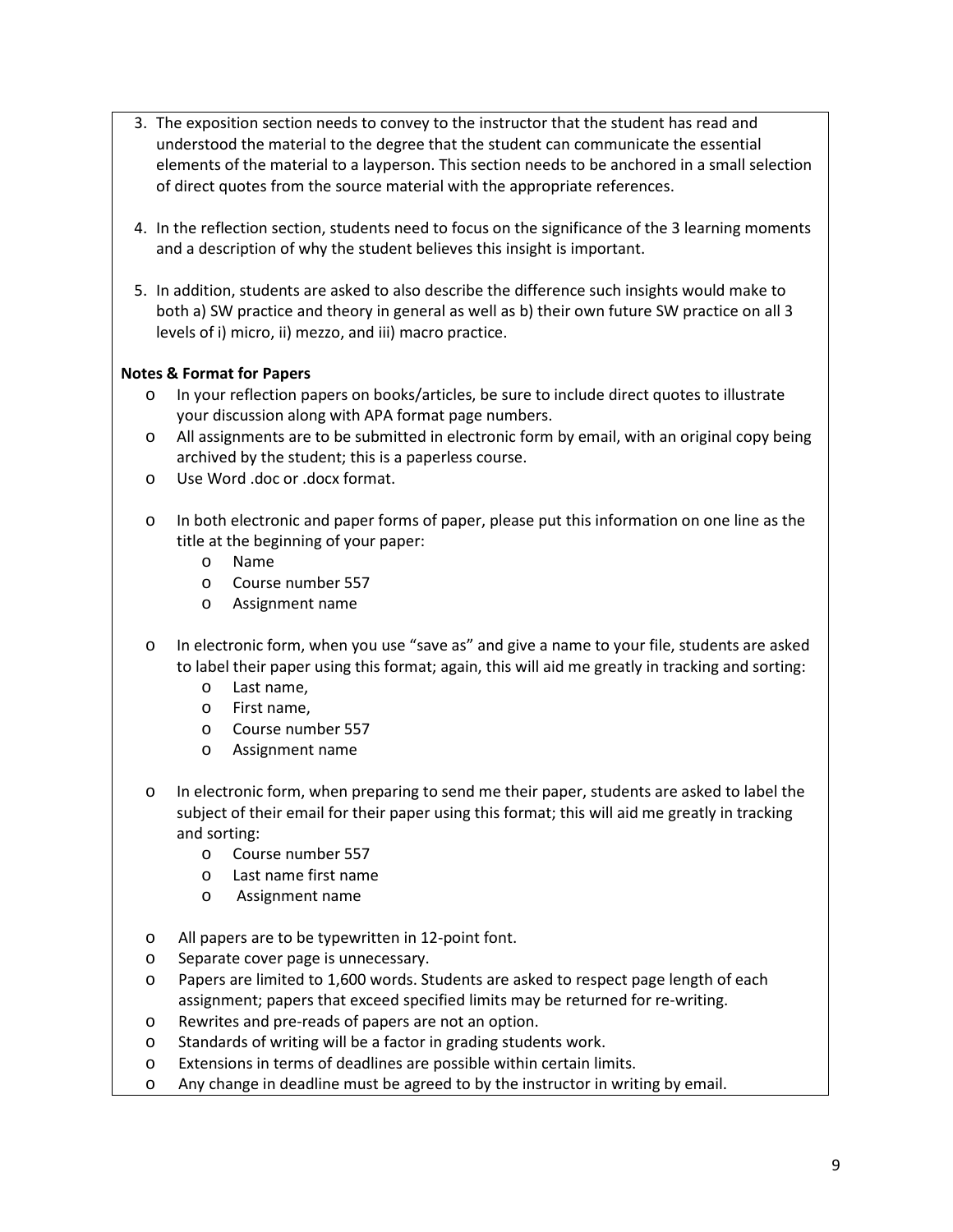- o Students must submit all papers by their respective deadlines. The instructor is not obligated to accept any papers handed in after the deadline.
- o Papers will be archived after marks for the course are submitted in case of an appeal of marks. After this time, all papers will be shredded or deleted.
- o Students cannot re-read any book or article that they have read for another course, including one of my courses. They must read a new book or article.
- o Students must pass all assignments to pass the course.
- o Important: Any students who have concerns or suggestions about any aspects of the course, including marks, course content, or class functioning, are encouraged by the Faculty of Social Work to discuss their concerns with the course instructor.

### **Criteria for an A- level paper:**

- word count was within reasonable range

-active and explicit first-person person voice (I, me), including emotional and personal responses to learning moments

-integration of social work practice, experiences, values, theories, etc.

-integration of class content

-direct quotes with page numbers

-good integration of all additional material and articles as required

- correct spelling and grammar
- -clarity in sentence structures and writing style
- structures the paper according to key learning moments
- makes thematic connections across learning moments
- labels file name, subject name of email etc. properly

- in the reflection section, explores how insights from learning moments can be translated into SW practice, both a) in the specific SW practice of the student, and b) in the field of SW generally on micro, mezzo, and macro levels.

#### **Criteria for an A level paper:**

1. All A- criteria have been met and significantly exceeded.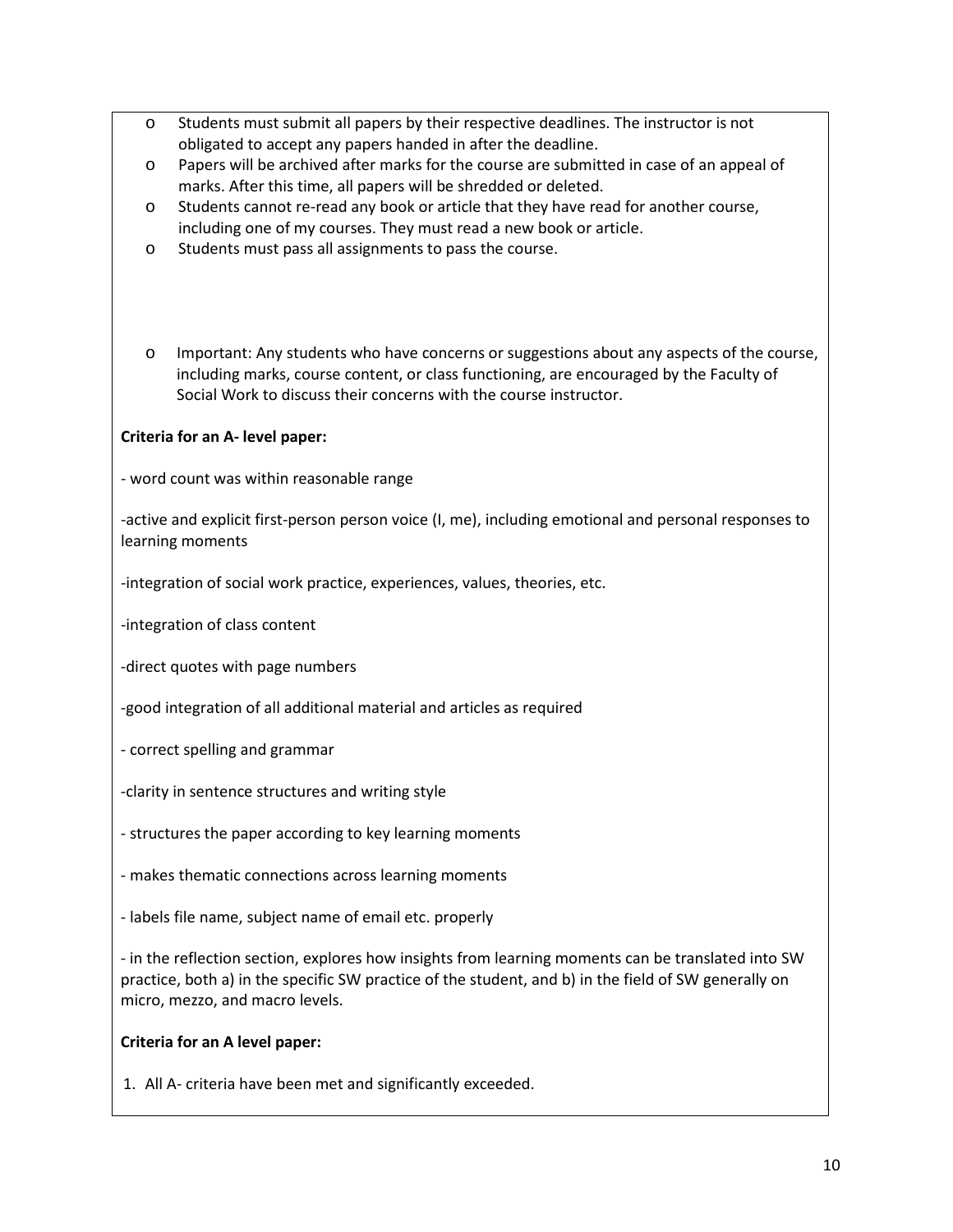- 2. The paper contains original insights with respect to the subject matter.
- 3. The a) quality of writing, b) levels of analysis and reflection, and c) the exposition of the application of learning moments to both personal SW practice as well as the SW profession on micro, mezzo, & macro must all be exceptional in quality.

In this instructor's classes, A level papers are the exception, and not the rule.

## **ATTENDANCE AND PARTICIPATION EXPECTATIONS**

### **Learning Experiences, Class Participation, Skill Development and Class Etiquette 10%**

This course is a theory-in-practice class. Thus, all students are expected to participate in role-plays, reflection groups and class exercises on an ongoing basis in class. Participating in the classes is expected and critical to the functioning of the class as a learning community.

### **Class participation will be graded and will make up 10% of the total final mark.**

In addition to the instructor's presentations and exercises, this class will include personal reflection through journaling, discussion in pairs, and experiential learning. And so, class performance includes 1) being in class, 2) contributing to the class discussion in a relevant and coherent way, 3) indicating through one's discussion and contributions a thorough preparation of the assignment, and 4) willingness to try and practice advanced skills.

The instructor asks that you apply the same standards of behavior, communication, and courtesy about punctuality, attendance, and readiness for work that would apply to a professional social worker in meeting with clients, supervisors, or in attending agency meetings.

Grades for participation are based on asking questions, sharing experiences, actively participating in class discussions or small group exercises, and giving respectful feedback to others during class. Above all, participation means demonstrating personal and professional engagement in the learning process.

If a situation arises that precludes class attendance, the student should apprise the instructor. It is neither the instructor's responsibility to determine why a student was not in class nor is it the instructor's responsibility to advise the student of what was missed by a student's absences or tardiness to class.

All students are expected to participate in role-plays, reflection groups and class exercises on an ongoing basis in class to the best of their ability.

Students are asked to restrict their use of their computer and cell-phones during class time for activities directly related to the course (for instance, taking notes), and are asked to refrain from all other non-class activities (checking or writing email, Facebook, texting, shopping, computer games, etc.).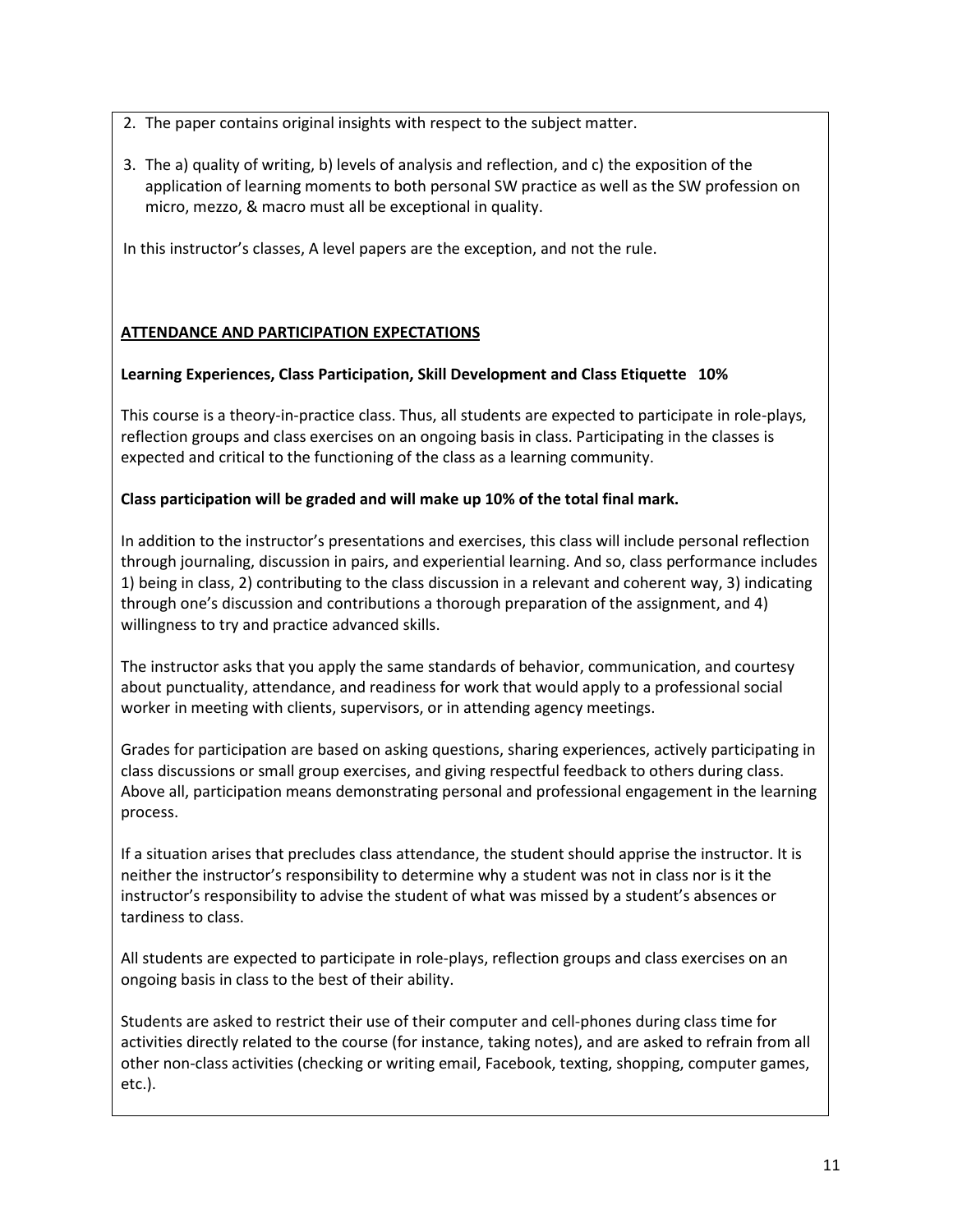Students suspected of being involved with these non-class activities may be asked a) to identify themselves, b) to leave the class, and c) will not be permitted to return to the course until after a meeting between the student and instructor has been completed.

Students are required to participate in the entire class, arrive on time, stay until the end of class, and return from the break in a timely manner.

Students are expected to arrange their schedules (childcare, work, social life, etc.) accordingly so that they may attend classes in their entirety.

Students are expected to attend class regularly and to be fully present and engaged in class activities and discussions. These are part of the participation grade, as outlined in the assessment components section above.

## **GUIDELINES FOR SUBMITTING ASSIGNMENTS**

Please submit all assignments electronically by email to the instructor, after scanning for viruses. Assignments must be submitted in Word.docx. Assignments should have a file name as described below.

Assignments are due on their due date, unless agreed to by the instructor in writing by email. Please note that it is the student's responsibility to keep a copy of each submitted assignment and to ensure that the proper version is submitted.

## **LATE ASSIGNMENTS**

Late assignments will be accepted only in exceptional circumstances and at the discretion of the instructor.

Assignments submitted after the deadline agreed to by the professor and student may be penalized with a grade reduction.

## **EXPECTATIONS FOR WRITING**

Writing quality is a component of any written assignments or other expectations you have for writing, such as the use of APA formatting for referencing. All assignments will be assessed partly on writing skills. Writing skills include not only surface correctness (grammar, punctuation, sentence structure, etc.) but also general clarity and organization. Sources used in research papers must be properly documented and referenced in APA format. If you need writing support, please connect with the Student Success Centre, at:

<https://www.ucalgary.ca/student-services/student-success/writing-support>

## **ACADEMIC MISCONDUCT**

It is expected that all work submitted in assignments is the student's own work, written expressly by the student for this particular course. Students are reminded that academic misconduct, including plagiarism, has serious consequences, as set out in the University Calendar: <http://www.ucalgary.ca/pubs/calendar/current/k.html>

### **GRADING**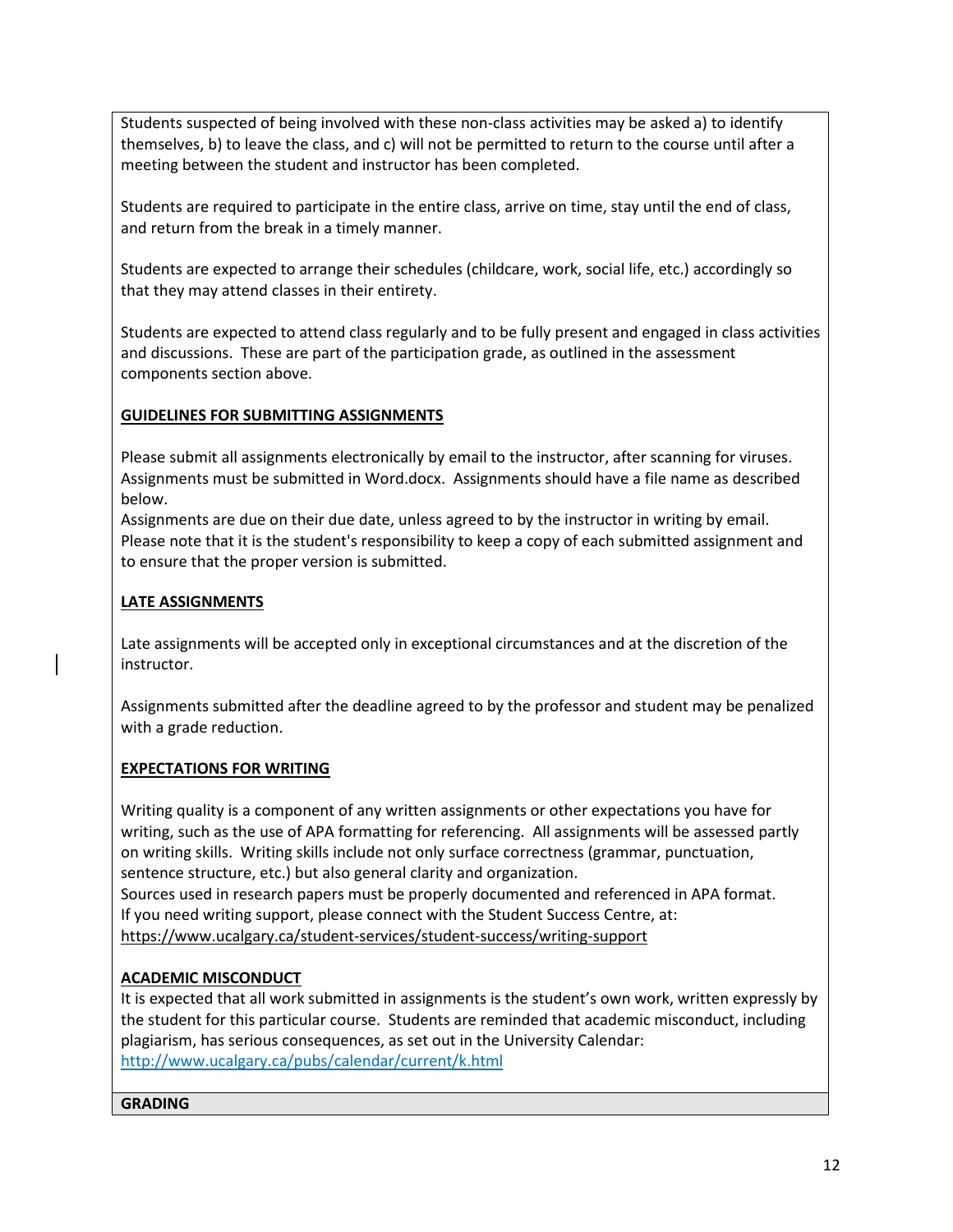A student's final grade for the course is the average of the two (2) separate assignments. It is necessary to pass each assignment separately in order to pass the course.

The University of Calgary **Undergraduate Grading System** and Faculty of Social Work Percentage Conversion will be used.

| Grade                    | Grade | <b>Description</b>                                                                              | Percentage |
|--------------------------|-------|-------------------------------------------------------------------------------------------------|------------|
|                          | Point |                                                                                                 | Range      |
| A+                       | 4.0   | Outstanding                                                                                     | $95 - 100$ |
| A                        | 4.0   | Excellent – superior performance, showing<br>comprehensive understanding of subject matter      | $95 - 100$ |
| А-                       | 3.7   |                                                                                                 | $90 - 94$  |
| B+                       | 3.3   |                                                                                                 | $85 - 89$  |
| B                        | 3.0   | Good - clearly above average performance with<br>knowledge of subject matter generally complete | $80 - 84$  |
| B-                       | 2.7   |                                                                                                 | $75 - 79$  |
| $C+$                     | 2.3   |                                                                                                 | $70 - 74$  |
| C                        | 2.0   | Satisfactory – basic understanding of subject matter                                            | $65 - 69$  |
| C-                       | 1.7   |                                                                                                 | $60 - 64$  |
| D+                       | 1.3   |                                                                                                 | $55 - 59$  |
| D                        | 1.0   | Minimal Pass - marginal performance                                                             | $50 - 54$  |
| F                        | 0.0   | Fail - unsatisfactory performance or failure to meet<br>course requirements                     | Below 50   |
| <b>COURSE EVALUATION</b> |       |                                                                                                 |            |

Student feedback will be sought at the end of the course through the standard University and Faculty of Social Work course evaluation forms.

Students with concerns or questions are encouraged to discuss the process and content of the course at any time with the instructor.

### **UNIVERSITY OF CALGARY POLICIES AND SUPPORTS**

#### **PROFESSIONAL CONDUCT**

As members of the University community, students and staff are expected to demonstrate conduct that is consistent with the University of Calgary Calendar <http://www.ucalgary.ca/pubs/calendar/current/k-2.html>

Students and staff are also expected to demonstrate professional behaviour in class that promotes and maintains a positive and productive learning environment. Consistent with the aims of the Social Work Program and the University of Calgary, all students and staff are expected to respect, appreciate, and encourage expression of diverse world views and perspectives; to offer their fellow community members unconditional respect and constructive feedback; and to contribute to building learning communities that promote individual and collective professional and personal growth. While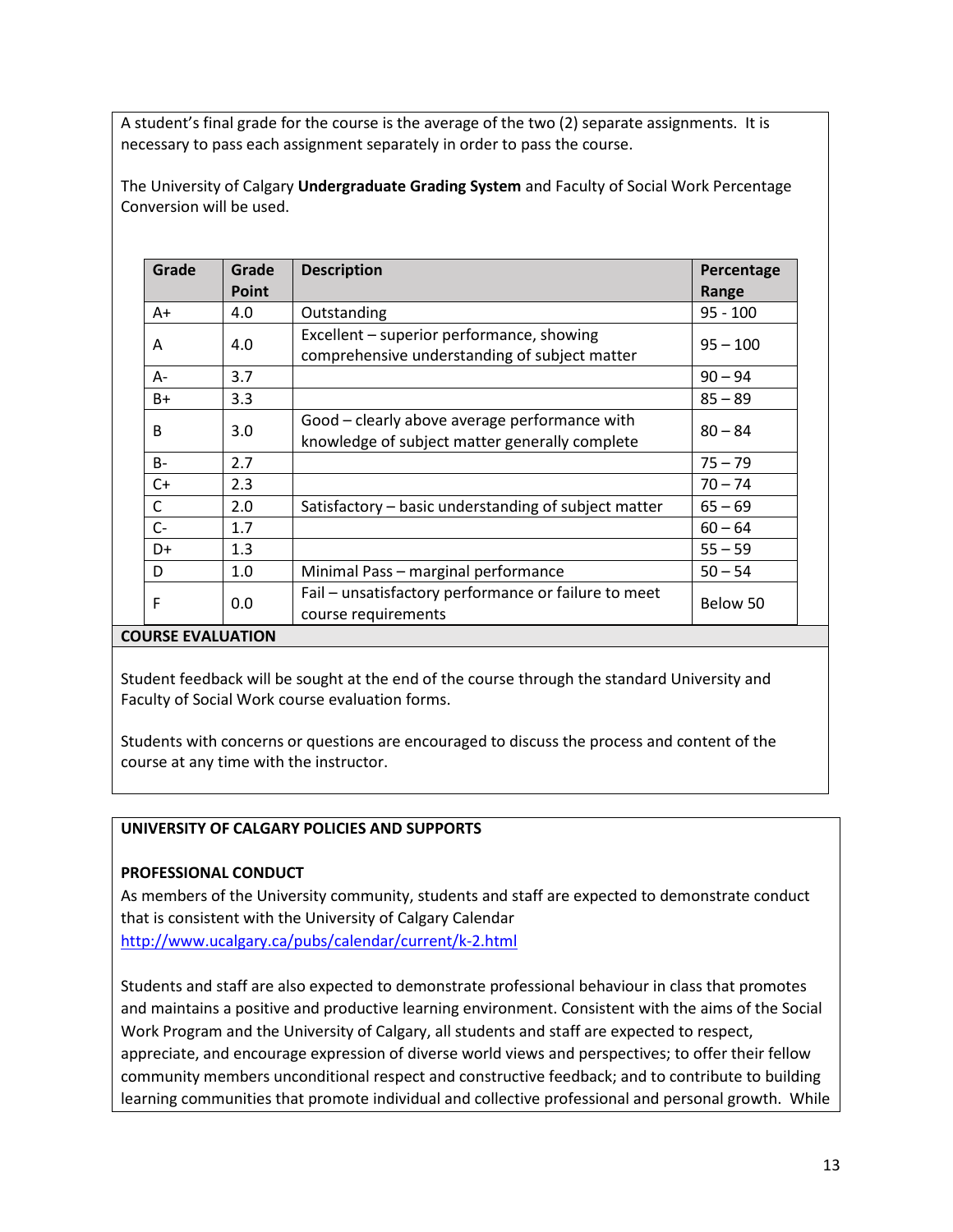critical thought and debate is valued in response to concepts and opinions shared in class, feedback must always be focused on the ideas or opinions shared and not on the person who has stated them.

Students and staff are expected to model behaviour in class that is consistent with our professional values and ethics, as outlined in the Canadian Association for Social Workers, Code of Ethics (2005) and the Alberta College of Social Work Standards of Practice (2019). Both can be found online at: <https://acsw.ab.ca/site/practice-resources?nav=sidebar>

## **ACADEMIC ACCOMMODATION**

It is the student's responsibility to request academic accommodations according to the University policies and procedures. Students seeking an accommodation based on disability or medical concerns should contact Student Accessibility Services (SAS). SAS will process the request and issue letters of accommodation to instructors. For additional information on support services and accommodations for students with disabilities, visi[t www.ucalgary.ca/access/](http://www.ucalgary.ca/access/). Students who require an accommodation in relation to their coursework based on a protected ground other than disability should communicate this need in writing to their Instructor. The full policy on Student Accommodations is available at [http://www.ucalgary.ca/policies/files/policies/student](http://www.ucalgary.ca/policies/files/policies/student-accommodation-policy.pdf)[accommodation-policy.pdf](http://www.ucalgary.ca/policies/files/policies/student-accommodation-policy.pdf)

### **RESEARCH ETHICS**

"If a student is interested in undertaking an assignment that will involve collecting information from members of the public, they should speak with the course instructor and consult the CFREB Ethics Website [\(http://www.ucalgary.ca/research/researchers/ethics-compliance/cfreb\)](http://www.ucalgary.ca/research/researchers/ethics-compliance/cfreb) before beginning the assignment.

### **ACADEMIC MISCONDUCT**

For information on academic misconduct and its consequences, please see the University of Calgary Calendar at<http://www.ucalgary.ca/pubs/calendar/current/k.html>

### **INSTRUCTOR INTELLECTUAL PROPERTY**

Course materials created by professor(s) (including presentations and posted notes, labs, case studies, assignments and exams) remain the intellectual property of the professor(s). These materials may NOT be reproduced, redistributed or copied without the explicit consent of the professor. The posting of course materials to third party websites such as note-sharing sites without permission is prohibited. Sharing of extracts of these course materials with other students enrolled in the course at the same time may be allowed under fair dealing.

### **COPYRIGHT LEGISLATION**

All students are required to read the University of Calgary policy on Acceptable Use of Material Protected by Copyright [\(www.ucalgary.ca/policies/files/policies/acceptable-use-of-material](http://www.ucalgary.ca/policies/files/policies/acceptable-use-of-material-protected-by-copyright.pdf)[protected-by-copyright.pdf\)](http://www.ucalgary.ca/policies/files/policies/acceptable-use-of-material-protected-by-copyright.pdf) and requirements of the copyright act [\(https://laws](https://laws-lois.justice.gc.ca/eng/acts/C-42/index.html)[lois.justice.gc.ca/eng/acts/C-42/index.html\)](https://laws-lois.justice.gc.ca/eng/acts/C-42/index.html) to ensure they are aware of the consequences of unauthorised sharing of course materials (including instructor notes, electronic versions of textbooks